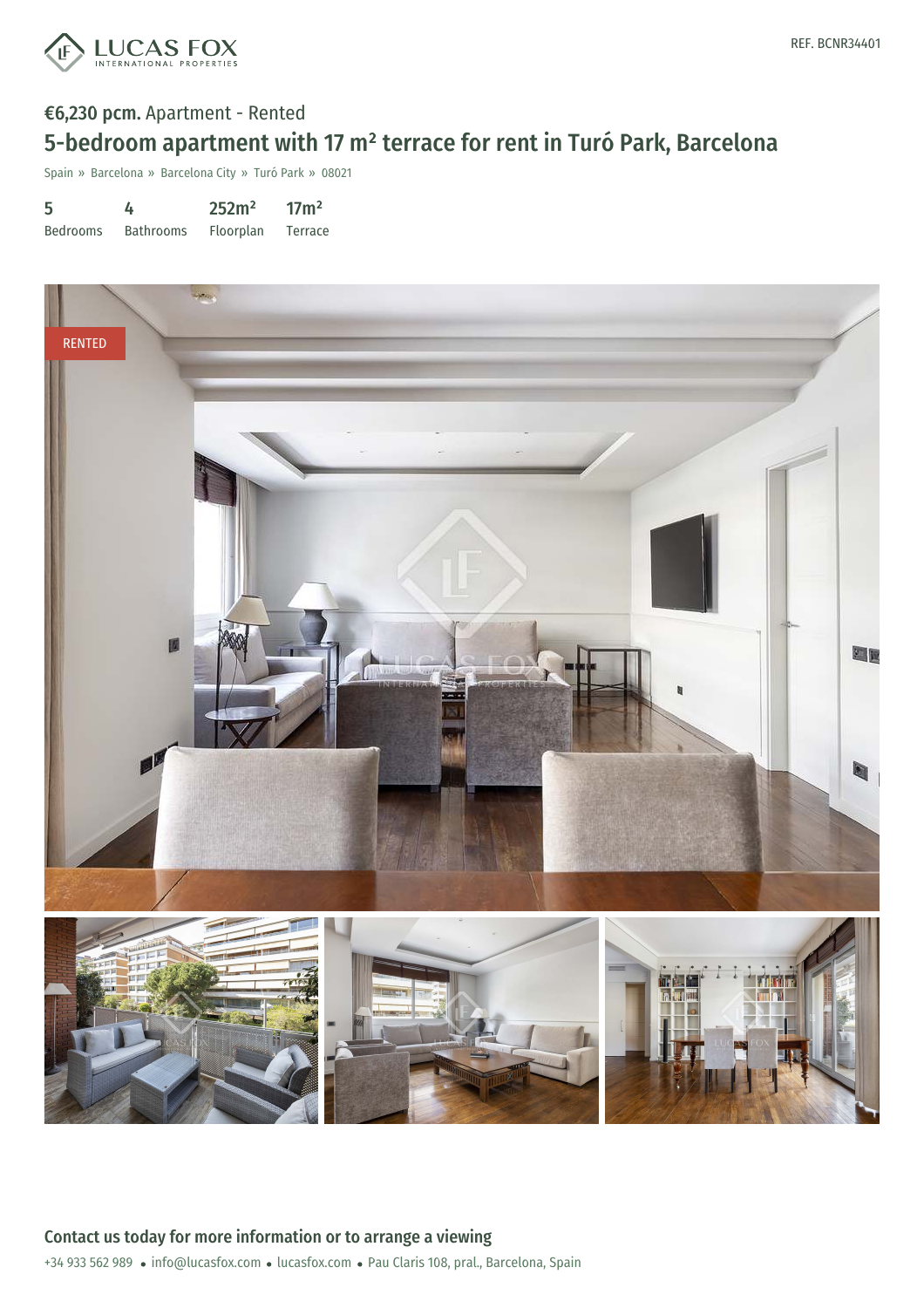



# €6,230 pcm. Apartment - Rented 5-bedroom apartment with 17 m² terrace for rent in Turó Park, Barcelona

Spain » Barcelona » Barcelona City » Turó Park » 08021

| 5               | 4                | 252m <sup>2</sup> | 17 <sup>m²</sup> |
|-----------------|------------------|-------------------|------------------|
| <b>Bedrooms</b> | <b>Bathrooms</b> | Floorplan         | Terrace          |

### **OVERVIEW**

## Large furnished apartment with 5 bedrooms, 4 bathrooms, with parking and a storage room, in a building with a concierge service in Turó Park.

Great furnished apartment for long-term rental, on the prestigious Carrer Reina Victoria in Barcelona.

We enter this property via a spacious, bright hall and find a balcony, a first bedroom suite with fitted wardrobes to the left and a private bathroom with a shower.

Two other double rooms with fitted wardrobes share a hall and a bathroom with a bathtub. A double suite with a large dressing room and private bathroom is located next to the living room.

The living room has 3 areas, one with a bookcase, the dining area with access to the terrace and the living room, all with large windows overlooking the quiet Carrer Reina Victoria. The kitchen with a dining area is equipped with appliances and a gas stove and has a practical laundry room and with the staff area, with 1 single bedroom with private bathroom and a service entrance.

The property has parquet flooring, air conditioning, gas heating, main and staff entrances, with parking and storage room, in a building with concierge service.



#### [lucasfox.com/go/bcnr34401](https://www.lucasfox.com/go/bcnr34401)

Terrace, Concierge service, Private garage, Lift, Natural light, Wooden flooring, Parking, Air conditioning, Balcony, Built-in wardrobes, Double glazing, Equipped Kitchen, Exterior, Fireplace, Heating, Interior, Library, Near international schools, Pet-friendly, Service entrance, Service lift, Transport nearby, Views, Walk-in wardrobe

Minimum Rental Period: 12 Months.